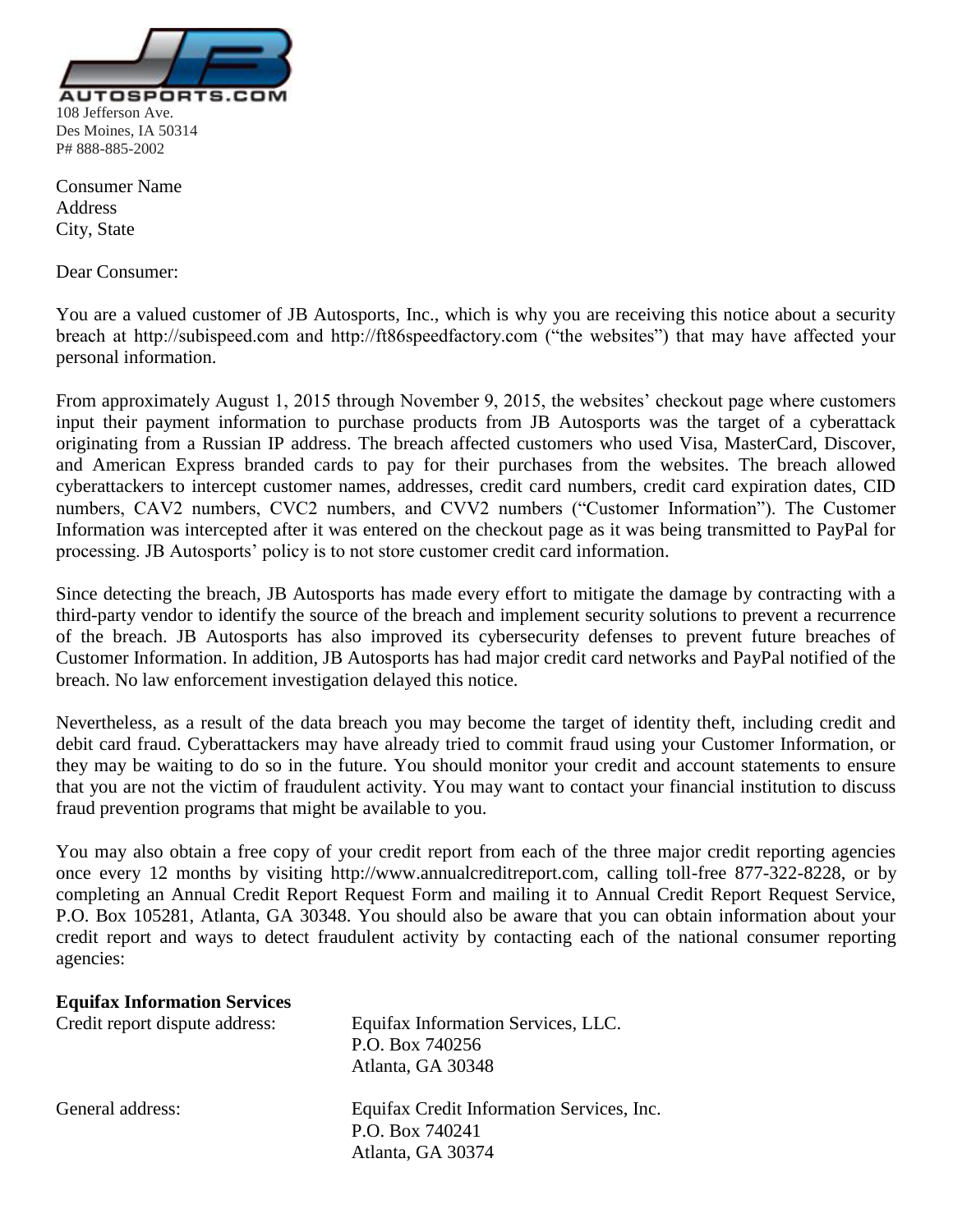

Des Moines, IA 50314 P# 888-885-2002

| Fraud alert phone number:           | $(888)766 - 0008$                           |
|-------------------------------------|---------------------------------------------|
| Credit report dispute phone number: | $(866)349-5191$                             |
| Website:                            | http://www.equifax.com                      |
| <b>Experian</b>                     |                                             |
| Credit report dispute address:      | P.O. Box 4500                               |
|                                     | Allen, TX 75013                             |
| Fraud alert phone number:           | (888) 397-3742                              |
|                                     |                                             |
| Credit report phone number:         | $(877)284 - 7942$                           |
| Website:                            | https://www.experian.com                    |
| TransUnion                          |                                             |
| Credit report address:              | <b>Annual Credit Report Request Service</b> |
|                                     | P.O. Box 105281                             |
|                                     | Atlanta, GA 30348-5281                      |
| Fraud alert address:                | <b>TransUnion LLC</b>                       |
|                                     | P.O. Box 2000                               |
|                                     | Chester, PA 19016                           |
| Fraud alert phone number:           | $(800)680 - 7289$                           |
|                                     |                                             |
| Credit report dispute phone number: | $(800)916 - 8800$                           |
| Website:                            | https://www.transunion.com                  |

You may obtain information from Equifax, Experian, and TransUnion on how to place a security freeze on your credit report. A security freeze prohibits a credit reporting agency from releasing any information from a consumer's credit report without written authorization. However, please be aware that placing a security freeze on your credit report may delay, interfere with, or prevent the timely approval of any requests you make for new loans, credit mortgages, employment, housing or other services. You may find information about how to place a security freeze on your credit report by visiting the following websites for each of the credit reporting agencies:

Equifax: https://www.freeze.equifax.com/

Experian: https://www.experian.com/freeze/center.html

Transunion: http://www.transunion.com/credit-freeze/place-credit-freeze

You can also obtain information about protecting yourself from identity theft by reviewing resources provided by the Iowa Attorney General at the following web address:

https://www.iowaattorneygeneral.gov/for-consumers/general-consumer-information/identitytheft/.